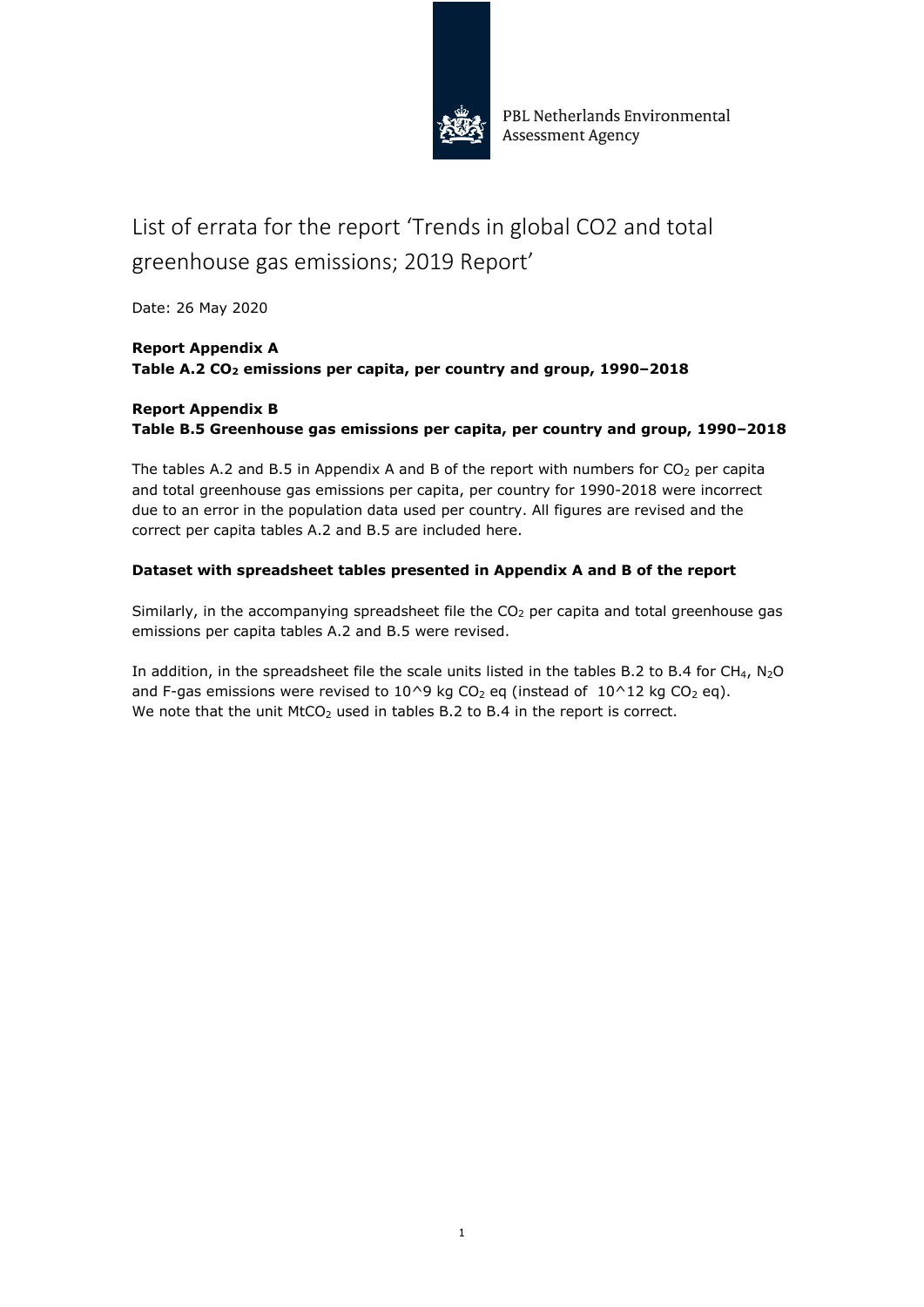|                                       | $CO2$ emissions per capita, per country/group, 1990-2018 (unit: tonnes of $CO2$ per person<br>1990<br>1991<br>1992<br>1993<br>1994<br>1995<br>1998<br>2012<br>2013<br>2014<br>2015<br>2016<br>2017<br>1996<br>1997<br>1999<br>2000<br>2001<br>2002<br>2003<br>2004<br>2005<br>2006<br>2007<br>2008<br>2009<br>2010<br>2011 |                  |      |      |      |      |      |      |      |      |      |      |      |                  |                  |                  |      |      |      |                  |                  |      |      |                  |      |           |      |      |                                           |
|---------------------------------------|----------------------------------------------------------------------------------------------------------------------------------------------------------------------------------------------------------------------------------------------------------------------------------------------------------------------------|------------------|------|------|------|------|------|------|------|------|------|------|------|------------------|------------------|------------------|------|------|------|------------------|------------------|------|------|------------------|------|-----------|------|------|-------------------------------------------|
| Country/group                         |                                                                                                                                                                                                                                                                                                                            |                  |      |      |      |      |      |      |      |      |      |      |      |                  |                  |                  |      |      |      |                  |                  |      |      |                  |      |           |      |      | 2018 Country / group                      |
| China                                 | 2.1                                                                                                                                                                                                                                                                                                                        | 2.1              | 2.2  | 2.4  | 2.5  | 2.7  | 2.7  | 2.7  | 2.8  | 2.7  | 2.9  | 3.0  | 3.2  | 3.7              | 4.2              | 4.7              | 5.2  | 5.7  | 5.8  | 6.2              | 6.7              | 7.3  | 7.4  | 7.7              | 7.7  | 7.7       | 7.7  | 7.7  | 7.8<br>China                              |
| <b>United States</b>                  | 19.9                                                                                                                                                                                                                                                                                                                       | 19.5             | 19.7 | 19.9 | 20.0 | 20.0 | 20.3 | 20.8 | 20.5 | 20.3 | 20.8 | 20.5 | 19.9 | 20.0             | 20.1             | 19.9             | 19.4 | 19.5 | 18.8 | 17.2             | 17.9             | 17.1 | 16.5 | 16.7             | 16.8 | 16.1      | 15.8 | 15.6 | 15.9<br><b>Jnited States</b>              |
| <b>European Unior</b>                 | 9.3                                                                                                                                                                                                                                                                                                                        | 9.1              | 8.8  | 8.6  | 8.5  | 8.6  | 8.8  | 8.6  | 8.6  | 8.4  | 8.5  | 8.6  | 8.5  | 8.7              | 8.6              | 8.6              | 8.6  | 8.5  | 8.2  | 7.5              | 7.8              | 7.4  | 7.3  | 7.1              | 6.8  | 6.8       | 6.8  | 6.8  | <b>European Union</b><br>6.7              |
| France                                | 6.8                                                                                                                                                                                                                                                                                                                        | 7.2              | 7.0  | 6.6  | 6.5  | 6.6  | 6.8  | 6.7  | 7.0  | 6.9  | 6.8  | 6.9  | 6.7  | 6.7              | 6.7              | 6.7              | 6.5  | 6.3  | 6.2  | 5.9              | 6.0              | 5.5  | 5.5  | 5.5              | 4.9  | 5.0       | 5.0  | 5.1  | 5.0 France                                |
| Germany                               | 12.9                                                                                                                                                                                                                                                                                                                       | 12.5             | 11.8 | 11.6 | 11.4 | 11.3 | 11.6 | 11.2 | 11.1 | 10.7 | 10.7 | 10.9 | 10.7 | 10.7             | 10.5             | 10.3             | 10.5 | 10.1 | 10.3 | 9.5              | 10.1             | 9.8  | 9.9  | 10.1             | 9.6  | 9.6       | 9.6  | 9.5  | 9.0<br>German                             |
| Italy                                 | 7.6                                                                                                                                                                                                                                                                                                                        | 7.5              | 7.5  | 7.4  | 7.2  | 7.7  | 7.6  | 7.7  | 7.9  | 8.0  | 8.1  | 8.1  | 8.2  | 8.4              | 8.6              | 8.5              | 8.4  | 8.3  | 8.0  | 7.1              | 7.2              | 7.0  | 6.6  | 6.0              | 5.7  | 5.9       | 5.8  | 5.8  | 5.6<br>Italy                              |
| Netherlands                           | 10.8                                                                                                                                                                                                                                                                                                                       | 11.1             | 10.9 | 11.1 | 11.1 | 11.5 | 12.1 | 11.5 | 11.5 | 11.1 | 11.1 | 11.3 | 11.3 | 11.4             | 11.4             | 11.1             | 10.8 | 10.8 | 10.8 | 10.5             | 11.1             | 10.4 | 10.1 | 10.0             | 9.6  | 10.0      | 10.0 | 9.7  | ٩F<br>Netherlands                         |
| Poland                                | 9.8                                                                                                                                                                                                                                                                                                                        | 9.7              | 9.4  | 9.4  | 9.2  | 9.3  | 9.6  | 9.4  | 8.7  | 8.4  | 8.1  | 8.0  | 7.9  | 8.2              | 8.3              | 8.3              | 8.6  | 8.6  | 8.5  | 8.1              | 8.6              | 8.5  | 8.3  | 8.2              | 7.9  | 8.0       | 8.3  | 8.6  | 8.8<br>Poland                             |
| Spain                                 | 6.0                                                                                                                                                                                                                                                                                                                        | 6.1              | 6.3  | 5.9  | 6.2  | 6.5  | 6.2  | 6.7  | 6.9  | 7.4  | 7.7  | 7.6  | 8.0  | 8.0              | 8.2              | 8.5              | 8.1  | 8.3  | 7.5  | $6.5$            | 6.2              | 6.2  | 6.1  | 5.6              | 5.6  | 5.9       | 5.7  | 6.1  | 5.9<br>Spain                              |
| United Kingdon                        | 10.2                                                                                                                                                                                                                                                                                                                       | 10.3             | 10.1 | 9.8  | 9.6  | 9.4  | 9.7  | 9.3  | 9.3  | 9.2  | 9.3  | 9.5  | 9.2  | 9.4              | 9.4              | 9.3              | 9.2  | 8.9  | 8.6  | 7.7              | 7.9              | 7.2  | 7.5  | 7.2              | 6.6  | 6.3       | 5.9  | 5.7  | 5.5 United Kingdom                        |
| India                                 | 0.7                                                                                                                                                                                                                                                                                                                        | 0.7              | 0.7  | 0.8  | 0.8  | 0.8  | 0.8  | 0.9  | 0.9  | 0.9  | 0.9  | 0.9  | 1.0  | 1.0              | 1.0              | 1.1              | 1.1  | 1.2  | 1.2  | 1.4              | 1.4              | 1.5  | 1.6  | 1.6              | 1.7  | 1.7       | 1.8  | 1.8  | 1.9<br>india                              |
| <b>Russian Federation</b>             | 16.0                                                                                                                                                                                                                                                                                                                       | 15.7             | 14.0 | 12.7 | 11.2 | 11.0 | 10.6 | 10.2 | 9.7  | 10.4 | 10.6 | 10.6 | 10.6 | 10.3             | 11.3             | 11.1             | 11.5 | 11.5 | 11.3 | 10.7             | 11.2             | 12.0 | 11.8 | 11.6             | 11.5 | 11.4      | 11.2 | 11.2 | <b>Russian Federation</b><br>11.6         |
| <b>Japan</b>                          | 9.2                                                                                                                                                                                                                                                                                                                        | 9.2              | 9.3  | 9.2  | 9.6  | 9.7  | 9.7  | 9.7  | 9.3  | 9.6  | 9.7  | 9.6  | 9.9  | 9.9              | 9.9              | 10.0             | 9.8  | 10.1 | 9.4  | 8.9              | 9.3              | 9.7  | 10.0 | 10.2             | 9.9  | 9.6       | 9.5  | 9.6  | Japan                                     |
| Other OECD G20                        | 4.5                                                                                                                                                                                                                                                                                                                        | 4.6              | 4.7  | 4.7  | 4.9  | 5.0  | 5.6  | 5.8  | 5.4  | 4.8  | 4.8  | 4.7  | 4.9  | 6.6              | 5.7              | 6.9              | 5.9  | 6.3  | 7.0  | 6.5              | 7.4              | 5.2  | 5.2  | 6.9              | 6.3  | 6.3       | 6.3  | 6.4  | Other OECD G20                            |
| Australia                             | 2.5                                                                                                                                                                                                                                                                                                                        | 2.5              | 2.5  | 2.6  | 2.6  | 2.7  | 3.5  | 3.7  | 3.5  | 2.2  | 2.0  | 2.0  | 2.2  | 5.8              | 3.2              | 6.5              | 3.3  | 4.0  | 6.3  | 5.2              | 8.6              | 2.1  | 2.1  | 5.9              | 3.9  | 3.8       | 3.9  | 3.9  | 3.9<br>Australia                          |
| Canada                                | 15.8                                                                                                                                                                                                                                                                                                                       | 15.3             | 15.6 | 15.4 | 15.8 | 16.0 | 16.5 | 16.9 | 15.2 | 16.7 | 17.8 | 17.6 | 16.5 | 17.6             | 16.9             | 17.7             | 17.3 | 18.0 | 17.3 | 16.2             | 16.1             | 16.5 | 16.3 | 15.5             | 15.5 | 15.9      | 15.7 | 15.8 | 15.6<br>Canada                            |
| Mexico                                | 3.4                                                                                                                                                                                                                                                                                                                        | 3.6              | 3.5  | 3.6  | 3.8  | 3.5  | 3.6  | 3.8  | 3.9  | 3.8  | 4.0  | 3.9  | 3.9  | 4.0              | 4.1              | 4.2              | 4.3  | 4.3  | 4.2  | 4.1              | 4.2              | 4.1  | 4.2  | 4.1              | 4.0  | 4.0       | 4.0  | 4.0  | 3.9<br>Mexico                             |
| South Korea                           | 6.3                                                                                                                                                                                                                                                                                                                        | 6.8              | 7.2  | 7.8  | 8.3  | 8.9  | 9.4  | 9.8  | 8.3  | 9.0  | 10.2 | 10.4 | 10.3 | 10.3             | 10.7             | 10.6             | 10.7 | 10.9 | 11.1 | 11.2             | 12.1             | 12.6 | 12.6 | 12.4             | 12.3 | 12.6      | 12.7 | 13.1 | 13.5<br>South Korea                       |
| Turkey                                | 2.8                                                                                                                                                                                                                                                                                                                        | 2.8              | 2.8  | 2.9  | 2.8  | 3.0  | 3.2  | 3.4  | 3.3  | 3.3  | 3.6  | 3.2  | 3.3  | 3.5              | 3.5              | 3.6              | 4.0  | 4.3  | 4.3  | 4.2              | 4.3              | 4.5  | 4.6  | 4.4              | 4.6  | 4.6       | 4.9  | 5.1  | -5.0<br>Turkev                            |
| <b>Other G20 countries</b>            | 2.2                                                                                                                                                                                                                                                                                                                        | 2.3              | 2.3  | 2.3  | 2.4  | 2.5  | 2.6  | 2.7  | 2.7  | 2.7  | 2.8  | 2.7  | 2.8  | 2.9              | 3.1              | 3.1              | 3.2  | 3.2  | 3.4  | 3.3              | 3.4              | 3.5  | 3.6  | 3.7              | 3.8  | 3.8       | 3.7  | 3.7  | 3.7<br>Other G20 countries                |
| Argentina                             | 3.0                                                                                                                                                                                                                                                                                                                        | 3.0              | 3.1  | 3.1  | 3.3  | 3.2  | 3.5  | 3.5  | 3.5  | 3.5  | 3.1  | 2.5  | 2.8  | 3.0              | 3.9              | 3.9              | 4.2  | 4.5  | 4.6  | 4.3              | 4.5              | 4.6  | 4.7  | 4.6              | 4.5  | 4.7       | 4.6  | 4.6  | Argentina                                 |
| Brazil                                | 1.4                                                                                                                                                                                                                                                                                                                        | 1.4              | 1.4  | 1.5  | 1.5  | 1.6  | 1.7  | 1.8  | 1.7  | 1.8  | 2.0  | 2.0  | 1.9  | 1.9              | 1.9              | 1.9              | 2.0  | 1.8  | 2.1  | 2.0              | 2.0              | 2.3  | 2.2  | 2.5              | 2.6  | 2.4       | 2.2  | 2.3  | 2.2<br>Brazil                             |
| Indonesia                             | 0.9                                                                                                                                                                                                                                                                                                                        | 1.0              | 1.0  | 1.1  | 1.1  | 1.2  | 1.3  | 1.4  | 1.4  | 1.4  | 1.4  | 1.5  | 1.5  | 1.6              | 1.6              | 1.6              | 1.7  | 1.7  | 1.7  | 1.7              | 1.7              | 1.8  | 1.8  | 1.8              | 1.9  | 1.9       | 1.9  | 2.0  | 2.0<br>'ndonesia                          |
| Saudi Arabia                          | 10.6                                                                                                                                                                                                                                                                                                                       | 10.6             | 11.0 | 11.2 | 11.9 | 11.5 | 12.0 | 11.9 | 12.4 | 12.4 | 12.7 | 12.9 | 13.3 | 13.5             | 13.9             | 14.2             | 14.6 | 15.0 | 15.9 | 16.3             | 17.4             | 17.6 | 18.3 | 18.1             | 18.8 | 19.2      | 18.6 | 18.4 | 17.8 Saudi Arabia                         |
| South Africa                          | 7.5                                                                                                                                                                                                                                                                                                                        | 7.1              | 6.8  | 6.7  | 6.7  | 7.0  | 7.1  | 7.3  | 7.2  | 6.8  | 6.9  | 7.0  | 7.0  | 7.7              | 8.3              | 8.0              | 8.3  | 8.6  | 8.9  | 8.2              | 8.2              | 7.7  | 8.1  | 8.2              | 8.2  | 7.9       | 7.9  | 7.7  | 7.6 South Africa                          |
| <b>Total Group of Twenty (G20</b>     | 4.8                                                                                                                                                                                                                                                                                                                        | 4.8              | 4.7  | 4.7  | 4.7  | 4.8  | 4.9  | 4.9  | 4.8  | 4.7  | 4.8  | 4.8  | 4.9  | 5.2              | 5.3              | 5.5              | 5.6  | 5.8  | 5.8  | 5.7              | 6.0              | 6.0  | 6.0  | 6.2              | 6.2  | 6.1       | 6.1  | 6.1  | <b>Total Group of Twenty (G20)</b><br>6.1 |
| <b>Other large emitting countries</b> | 3.7                                                                                                                                                                                                                                                                                                                        | 3.7              | 3.5  | 3.3  | 3.1  | 3.1  | 3.1  | 3.1  | 2.9  | 3.0  | 3.1  | 3.2  | 3.2  | 3.4              | 3.5              | 3.6              | 3.7  | 3.8  | 3.9  | 3.7              | 3.8              | 3.9  | 3.9  | 4.0              | 3.9  | 3.8       | 3.8  | 3.8  | 4.0 Other large emitting countries        |
| Egypt                                 | 1.6                                                                                                                                                                                                                                                                                                                        | 1.6              | 1.6  | 1.6  | 1.5  | 1.6  | 1.7  | 1.7  | 1.8  | 1.9  | 1.8  | 2.0  | 2.0  | 2.0              | 2.1              | 2.3              | 2.4  | 2.6  | 2.5  | 2.6              | 2.6              | 2.6  | 2.7  | 2.6              | 2.6  | 2.6       | 2.6  | 2.6  | 2.6 Egypt                                 |
| Iran                                  | 3.6                                                                                                                                                                                                                                                                                                                        | 3.9              | 4.1  | 4.0  | 4.5  | 4.5  | 4.6  | 4.8  | 4.7  | 5.1  | 5.3  | 5.5  | 5.7  | 5.9              | 6.3              | 6.7              | 7.1  | 7.5  | 7.5  | 7.7              | 7.7              | 7.7  | 7.7  | 7.9              | 8.1  | 7.9       | 8.0  | 8.3  | 8.6 Iran                                  |
| Kazakhstan                            | 15.5                                                                                                                                                                                                                                                                                                                       | 16.0             | 11.9 | 10.2 | 9.1  | 8.1  | 7.3  | 5.9  | 6.1  | 6.4  | 6.6  | 6.4  | 4.2  | 7.0              | 6.5              | 7.1              | 7.4  | 10.6 | 10.9 | 11.2             | 9.4              | 13.5 | 13.0 | 15.5             | 12.1 | 11.3      | 11.4 | 11.7 | 13.<br>Kazakhstan                         |
| Malaysia                              | 3.2                                                                                                                                                                                                                                                                                                                        | 3.7              | 3.8  | 4.1  | 4.3  | 4.5  | 5.0  | 5.2  | 5.1  | 5.4  | 5.8  | 5.8  | 6.2  | 6.4              | 6.8              | 7.1              | 7.3  | 7.8  | 8.1  | 7.2              | 7.7              | 7.6  | 7.5  | 8.0              | 8.3  | 8.2       | 7.9  | 7.8  | 8.0<br>Malaysia                           |
| Nigeria                               | 0.7                                                                                                                                                                                                                                                                                                                        | 0.8              | 0.8  | 0.8  | 0.7  | 0.8  | 0.9  | 0.8  | 0.7  | 0.7  | 0.8  | 0.8  | 0.7  | 0.8              | 0.7              | 0.7              | 0.6  | 0.5  | 0.6  | 0.5              | 0.6              | 0.6  | 0.6  | 0.6              | 0.5  | 0.5       | 0.5  | 0.5  | 0.5<br>Vigeria                            |
| Taiwan                                | 6.1                                                                                                                                                                                                                                                                                                                        | 6.5              | 6.8  | 7.2  | 7.6  | 7.9  | 8.3  | 8.9  | 9.3  | 9.7  | 10.5 | 10.6 | 10.9 | 11.3             | 11.6             | 11.9             | 12.1 | 12.2 | 11.7 | 11.0             | 11.7             | 11.7 | 11.3 | 11.3             | 11.3 | 11.2      | 11.5 | 11.9 | 11.9<br>Taiwan                            |
| Thailand                              | 1.6                                                                                                                                                                                                                                                                                                                        | 1.8              | 1.9  | 2.2  | 2.4  | 2.7  | 3.0  | 3.0  | 2.6  | 2.7  | 2.7  | 2.8  | 3.0  | 3.1              | 3.3              | 3.4              | 3.5  | 3.5  | 3.6  | 3.4              | 3.6              | 3.6  | 3.8  | 4.0              | 3.9  | 3.9       | 3.9  | 3.9  | 4.0<br>Thailand                           |
| Ukraine                               | 15.2                                                                                                                                                                                                                                                                                                                       | 14.4             | 12.6 | 11.0 | 9.2  | 9.1  | 7.8  | 7.6  | 7.3  | 7.3  | 7.3  | 7.4  | 7.5  | 8.0              | 7.7              | 7.6              | 7.6  | 7.8  | 7.5  | 6.3              | 6.7              | 7.1  | 7.0  | 6.8              | 5.9  | 4.8       | 5.0  | 4.4  | 4 <sub>4</sub><br>Jkraine                 |
| United Arab Emirates                  | 30.6                                                                                                                                                                                                                                                                                                                       | 33.2             | 30.1 | 30.2 | 31.0 | 31.5 | 31.3 | 31.1 | 30.4 | 29.7 | 27.9 | 30.3 | 29.5 | 29.1             | 28.1             | 26.5             | 23.9 | 22.1 | 23.1 | 20.8             | 20.0             | 19.6 | 20.3 | 21.2             | 21.4 | 21.8      | 22.2 | 21.7 | 22.0<br>United Arab Emirates              |
| Viet Nam                              | 0.3                                                                                                                                                                                                                                                                                                                        | 0.3              | 0.3  | 0.3  | 0.4  | 0.5  | 0.5  | 0.6  | 0.6  | 0.6  | 0.7  | 0.8  | 0.9  | 0.9              | 1.1              | 1.2              | 1.2  | 1.3  | 1.4  | 1.6              | 1.8              | 1.7  | 1.7  | 1.8              | 1.9  | 2.2       | 2.4  | 2.4  | 2.7<br>Viet Nam                           |
| Zambia                                | 0.1                                                                                                                                                                                                                                                                                                                        | 0.1              | 0.1  | 0.1  | 0.1  | 0.1  | 0.1  | 0.1  | 0.1  | 0.1  | 0.1  | 0.1  | 0.1  | 0.1              | 0.1              | 0.1              | 0.1  | 0.1  | 0.1  | 0.1              | 0.1              | 0.1  | 0.1  | 0.1              | 0.1  | 0.1       | 0.1  | 0.1  | 0.1<br>Zambia                             |
| <b>Remaining countries (186</b>       | 1.3                                                                                                                                                                                                                                                                                                                        | 1.2 <sub>1</sub> | 1.2  | 1.2  | 1.2  | 1.2  | 1.2  | 1.2  | 1.2  | 1.2  | 1.2  | 1.2  | 1.2  | 1.2 <sub>1</sub> | 1.2 <sub>1</sub> | 1.2 <sub>1</sub> | 1.3  | 1.3  | 1.3  | 1.3 <sub>1</sub> | 1.3 <sub>1</sub> | 1.3  | 1.4  | 1.4              | 1.4  | 1.4       | 1.4  | 1.4  | 1.4 Remaining countries (186)             |
| <b>International transport</b>        | 0.0                                                                                                                                                                                                                                                                                                                        | n n              | n n  | 0.0  | 0.0  | n n  | 0.0  | 0.0  | 0.0  | 0.0  | 0.0  | 0.0  | 0.0  | 0.0              | 0.0              | 0.0              | 0.0  | 0.0  | 0.0  | 0.0              | 0.0              | n n  | 0.0  | 0.0              | 0.0  | 0.0       | 0.0  | 0.0  | 0.0 International transport               |
| <b>Total</b>                          | 3.9                                                                                                                                                                                                                                                                                                                        | 3.9              | 3.8  | 3.8  | 3.8  | 3.8  | 3.9  | 3.9  | 3.8  | 3.8  | 3.9  | 3.9  | 3.9  | 4.1              | 4.2              | 4.3              | 4.4  | 4.5  | 4.5  | 4.4              | 4.6              | 4.6  | 4.7  | $\overline{A}$ s | 4 R  | <b>47</b> | 4.7  | 4.7  | 4.7 Total                                 |

# Old table: **Table A.1 CO2 emissions per capita, per country and group, 1990–20181 (unit: tonnes of CO2 per person)**

<sup>1</sup> Available for all countries o[n http://edgar.jrc.ec.europa.eu/overview.php?v=CO2ts1990-2018](http://edgar.jrc.ec.europa.eu/overview.php?v=CO2ts1990-2017). Totals and sub-totals may differ due to independent rounding. The number of digits does not indicate the accuracy of the figures, See uncertainty information in the Appendix.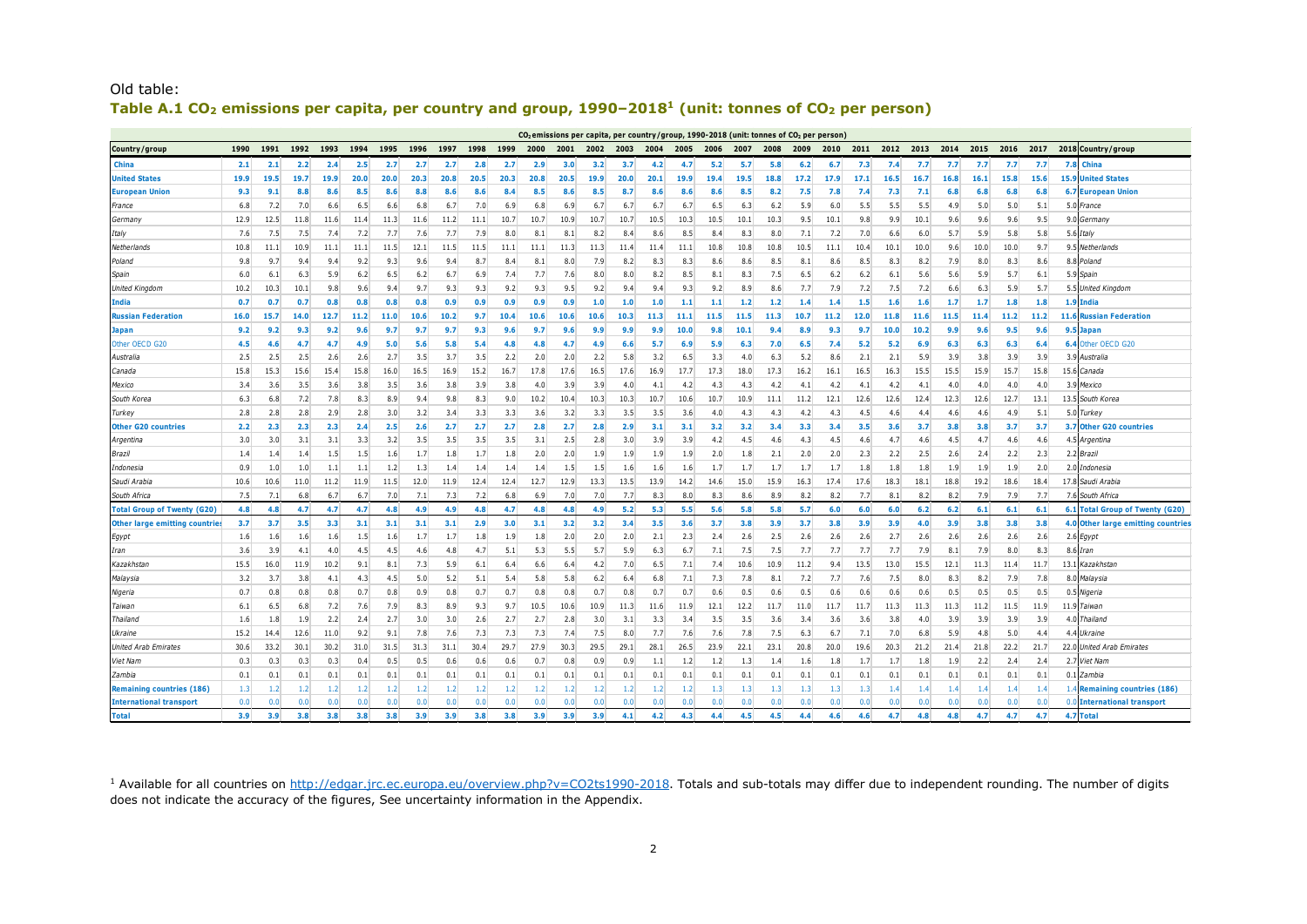| $CO2$ emissions per capita, per country/group, 1990-2018 (unit: tonnes of $CO2$ per person) |      |      |                  |      |      |      |      |      |      |      |      |      |      |                |                  |                  |      |         |      |      |         |                  |      |      |      |                  |                  |      |                  |                                    |
|---------------------------------------------------------------------------------------------|------|------|------------------|------|------|------|------|------|------|------|------|------|------|----------------|------------------|------------------|------|---------|------|------|---------|------------------|------|------|------|------------------|------------------|------|------------------|------------------------------------|
| Country/group                                                                               | 1990 | 1991 | 1992             | 1993 | 1994 | 1995 | 1996 | 1997 | 1998 | 1999 | 2000 | 2001 | 2002 | 2003           | 2004             | 2005             | 2006 | 2007    | 2008 | 2009 | 2010    | 2011             | 2012 | 2013 | 2014 | 2015             | 2016             | 2017 |                  | 2018 Country/group                 |
| China                                                                                       | 2.1  | 2.1  | 2.2              | 2.4  | 2.5  | 2.7  | 2.7  | 2.7  | 2.8  | 2.7  | 2.9  | 3.0  | 3.2  | 3.7            | 4.2              | 4.7              | 5.2  | 5.7     | 5.8  | 6.2  | 6.7     | 7.3              | 7.4  | 7.7  | 7.7  | 7.7              | 7.7              | 7.7  | 7.8              | China                              |
| Jnited States                                                                               | 20.1 | 19.7 | 19.9             | 20.1 | 20.2 | 20.2 | 20.5 | 20.9 | 20.7 | 20.5 | 21.0 | 20.6 | 20.1 | 20.2           | 20.3             | 20.2             | 19.6 | 19.7    | 18.9 | 17.4 | 18.0    | 17.4             | 16.7 | 16.8 | 16.9 | 16.3             | 15.9             | 15.7 | 16.0             | <b>Jnited States</b>               |
| European Union                                                                              | 9.3  | 9.1  | 8.8              | 8.6  | 8.5  | 8.6  | 8.8  | 8.6  | 8.6  | 8.5  | 8.5  | 8.6  | 8.5  | 8.7            | 8.7              | 8.6              | 8.6  | 8.5     | 8.2  | 7.6  | 7.8     | 7.4              | 7.3  | 7.1  | 6.8  | 6.8              | 6.8              | 6.9  |                  | <b>6.7 European Union</b>          |
| France                                                                                      | 6.8  | 7.2  | 7.0              | 6.6  | 6.5  | 6.6  | 6.8  | 6.7  | 7.0  | 6.9  | 6.8  | 6.9  | 6.7  | 6.7            | 6.7              | 6.7              | 6.5  | 6.3     | 6.2  | 5.9  | 6.0     | 5.5              | 5.5  | 5.5  | 4.9  | 5.0              | 5.0              | 5.1  | 5.0              | France                             |
| Germany                                                                                     | 12.9 | 12.5 | 11.8             | 11.6 | 11.4 | 11.3 | 11.6 | 11.2 | 11.1 | 10.7 | 10.7 | 10.9 | 10.7 | 10.7           | 10.5             | 10.3             | 10.5 | 10.1    | 10.3 | 9.5  | 10.1    | 9.8              | 9.9  | 10.1 | 9.6  | 9.6              | 9.6              | 9.5  | 9.0              | <i><b>Germany</b></i>              |
| Italy                                                                                       | 7.6  | 7.5  | 7.5              | 7.4  | 7.2  | 7.7  | 7.6  | 7.7  | 7.9  | 8.0  | 8.1  | 8.1  | 8.2  | 8.4            | 8.6              | 8.5              | 8.4  | 8.3     | 8.0  | 7.1  | 7.2     | 7.0              | 6.6  | 6.0  | 5.7  | 5.9              | 5.8              | 5.8  | 5.6              | 'fah                               |
| Netherlands                                                                                 | 10.8 | 11.1 | 10.9             | 11.1 | 11.1 | 11.5 | 12.1 | 11.5 | 11.5 | 11.1 | 11.1 | 11.3 | 11.3 | 11.4           | 11.4             | 11.1             | 10.8 | 10.8    | 10.8 | 10.5 | 11.1    | 10.4             | 10.1 | 10.0 | 9.6  | 10.0             | 10.0             | 9.7  | 9.5              | Netherlands                        |
| Poland                                                                                      | 9.8  | 9.7  | 9.4              | 9.4  | 9.2  | 9.3  | 9.6  | 9.4  | 8.7  | 8.4  | 8.1  | 8.0  | 7.9  | 8.2            | 8.3              | 8.3              | 8.6  | 8.6     | 8.5  | 8.1  | 8.6     | 8.5              | 8.3  | 8.2  | 7.9  | 8.0              | 8.3              | 8.6  |                  | 8.8 Poland                         |
| Spain                                                                                       | 6.0  | 6.1  | 6.3              | 6.0  | 6.2  | 6.5  | 6.2  | 6.7  | 6.9  | 7.4  | 7.7  | 7.6  | 8.0  | 8.0            | 8.3              | 8.5              | 8.1  | 8.3     | 7.5  | 6.6  | 6.2     | 6.2              | 6.1  | 5.6  | 5.6  | 5.9              | 5.7              | 6.1  | 6.0              | Spain                              |
| United Kingdon                                                                              | 10.2 | 10.3 | 10.1             | 9.8  | 9.6  | 9.5  | 9.8  | 9.3  | 9.3  | 9.2  | 9.3  | 9.5  | 9.2  | 9.4            | 9.4              | 9.3              | 9.2  | 8.9     | 8.6  | 7.7  | 7.9     | 7.2              | 7.5  | 7.2  | 6.6  | 6.3              | 5.9              | 5.7  |                  | 5.5 United Kingdom                 |
| India                                                                                       | 0.7  | 0.7  | 0.7              | 0.8  | 0.8  | 0.8  | 0.8  | 0.9  | 0.9  | 0.9  | 0.9  | 0.9  | 1.0  | 1.0            | 1.0              | 1.1              | 1.1  | 1.2     | 1.2  | 1.4  | 1.4     | 1.5              | 1.6  | 1.6  | 1.7  | 1.8              | 1.8              | 1.8  | 1.91             | india                              |
| <b>Russian Federation</b>                                                                   | 16.0 | 15.7 | 14.4             | 13.1 | 11.6 | 11.3 | 11.0 | 10.3 | 10.3 | 10.7 | 10.9 | 11.0 | 10.9 | 11.3           | 11.4             | 11.3             | 11.7 | 11.7    | 11.7 | 10.9 | 11.6    | 12.2             | 12.2 | 11.8 | 11.7 | 11.7             | 11.5             | 11.5 | 11.8             | <b>lussian Federation</b>          |
| Japan                                                                                       | 9.2  | 9.2  | 9.3              | 9.2  | 9.6  | 9.7  | 9.7  | 9.7  | 9.3  | 9.6  | 9.7  | 9.6  | 9.9  | 9.9            | 9.9              | 10.0             | 9.8  | 10.1    | 9.4  | 8.9  | 9.3     | 9.7              | 10.0 | 10.2 | 9.9  | 9.6              | 9.5              | 9.6  | 9.5              | apai                               |
| Other OECD G20                                                                              | 6.4  | 6.5  | 6.6              | 6.7  | 6.9  | 7.0  | 7.2  | 7.5  | 7.3  | 7.4  | 7.8  | 7.7  | 7.7  | 7.8            | 7.9              | 7.9              | 8.0  | 8.2     | 8.1  | 7.9  | 8.1     | 8.2              | 8.2  | 8.1  | 8.0  | 8.0              | 8.0              | 8.1  | 8.1              | Other OECD G20                     |
| Australia                                                                                   | 16.4 | 16.3 | 16.3             | 16.3 | 16.4 | 16.8 | 17.2 | 17.5 | 18.4 | 18.5 | 18.6 | 18.8 | 19.0 | 19.0           | 19.5             | 19.4             | 19.4 | 19.5    | 19.3 | 19.2 | 18.6    | 18.2             | 17.9 | 17.4 | 16.7 | 16.8             | 17.1             | 16.7 | 16.6             | Australia                          |
| Canada                                                                                      | 16.5 | 16.1 | 16.3             | 16.1 | 16.5 | 16.8 | 17.1 | 17.5 | 17.5 | 17.7 | 18.2 | 17.7 | 17.8 | 18.2           | 17.8             | 18.0             | 17.6 | 18.4    | 17.5 | 16.3 | 16.6    | 16.7             | 16.5 | 16.8 | 16.7 | 16.4             | 16.2             | 16.2 | 16.0             | Canada                             |
| Mexico                                                                                      | 3.5  | 3.6  | 3.6              | 3.6  | 3.8  | 3.6  | 3.7  | 3.8  | 4.0  | 3.8  | 4.0  | 3.9  | 4.0  | 4.1            | 4.1              | 4.2              | 4.3  | 4.3     | 4.3  | 4.1  | 4.2     | 4.2              | 4.3  | 4.1  | 4.0  | 4.0              | 4.0              | 4.0  |                  | 3.9 Mexico                         |
| South Korea                                                                                 | 6.3  | 6.8  | 7.2              | 7.8  | 8.3  | 8.9  | 9.4  | 9.8  | 8.3  | 9.0  | 10.2 | 10.4 | 10.3 | 10.3           | 10.7             | 10.6             | 10.7 | 10.9    | 11.1 | 11.2 | 12.1    | 12.6             | 12.6 | 12.4 | 12.3 | 12.6             | 12.7             | 13.1 |                  | 13.5 South Korea                   |
| Turkey                                                                                      | 2.8  | 2.8  | 2.8              | 2.9  | 2.8  | 3.0  | 3.3  | 3.4  | 3.4  | 3.3  | 3.6  | 3.2  | 3.3  | 3.5            | 3.5              | 3.6              | 4.0  | 4.3     | 4.3  | 4.2  | 4.3     | 4.5              | 4.6  | 4.4  | 4.6  | 4.7              | 4.9              | 5.1  |                  | 5.0 Turkey                         |
| <b>Other G20 countries</b>                                                                  | 2.4  | 2.4  | 2.4              | 2.4  | 2.5  | 2.6  | 2.7  | 2.8  | 2.9  | 2.9  | 2.9  | 2.9  | 3.0  | 3.1            | 3.2              | 3.2              | 3.3  | 3.4     | 3.5  | 3.4  | 3.6     | 3.6              | 3.7  | 3.8  | 4.0  | 3.9              | 3.8              | 3.8  | 3.8 <sub>1</sub> | <b>Other G20 countries</b>         |
| Argentina                                                                                   | 3.5  | 3.5  | 3.6              | 3.5  | 3.8  | 3.7  | 4.0  | 4.1  | 4.1  | 4.2  | 4.1  | 3.8  | 3.5  | 3.8            | 4.2              | 4.3              | 4.5  | 4.6     | 4.9  | 4.6  | 4.7     | 4.8              | 4.9  | 4.8  | 4.9  | 4.9              | 4.9              | 4.8  | 4.7              | Argentina                          |
| Brazil                                                                                      | 1.5  | 1.6  | 1.6 <sub>1</sub> | 1.6  | 1.6  | 1.7  | 1.8  | 1.9  | 2.0  | 2.0  | 2.1  | 2.1  | 2.0  | 2.0            | 2.1              | 2.1              | 2.0  | 2.1     | 2.2  | 2.0  | 2.3     | 2.4              | 2.5  | 2.7  | 2.8  | 2.6              | 2.4              | 2.4  |                  | 2.4 Brazil                         |
| Indonesia                                                                                   | 0.9  | 1.0  | 1.0              | 1.1  | 1.1  | 1.2  | 1.3  | 1.4  | 1.4  | 1.4  | 1.4  | 1.5  | 1.5  | 1.6            | 1.6              | 1.6              | 1.7  | 1.7     | 1.7  | 1.7  | 1.7     | 1.8              | 1.8  | 1.8  | 1.9  | 1.9              | 1.9              | 2.0  | 2.0              | 'ndonesia                          |
| Saudi Arabia                                                                                | 10.7 | 10.6 | 11.0             | 11.3 | 11.9 | 11.6 | 12.0 | 11.9 | 12.4 | 12.4 | 12.8 | 12.9 | 13.4 | 13.6           | 13.9             | 14.3             | 14.7 | 15.1    | 16.0 | 16.4 | 17.4    | 17.7             | 18.3 | 18.2 | 18.9 | 19.2             | 18.7             | 18.4 |                  | 17.8 Saudi Arabia                  |
| South Africa                                                                                | 8.5  | 8.1  | 7.7              | 7.6  | 7.6  | 7.8  | 7.9  | 8.1  | 8.1  | 7.6  | 7.7  | 7.8  | 8.0  | 8.4            | 8.9              | 9.1              | 9.0  | 9.3     | 9.8  | 9.0  | 9.1     | 8.6              | 8.7  | 8.8  | 8.9  | 8.6              | 8.6              | 8.3  |                  | 8.3 South Africa                   |
| <b>Total Group of Twenty (G20</b>                                                           | 5.0  | 4.9  | 4.9              | 4.9  | 4.9  | 5.0  | 5.0  | 5.0  | 5.0  | 4.9  | 5.1  | 5.1  | 5.1  | 5.3            | 5.5              | 5.6              | 5.8  | 6.0     | 5.9  | 5.8  | 6.1     | 6.2              | 6.3  | 6.3  | 6.3  | 6.3              | 6.2              | 6.2  | 6.3              | <b>Total Group of Twenty (G20)</b> |
| <b>Other large emitting countries</b>                                                       | 3.9  | 3.9  | 3.8              | 3.5  | 3.4  | 3.4  | 3.3  | 3.3  | 3.2  | 3.3  | 3.3  | 3.4  | 3.5  | 3.7            | 3.8              | 3.9              | 4.0  | 4.1     | 4.2  | 4.0  | 4.1     | 4.1              | 4.1  | 4.2  | 4.1  | 4.0              | 4.1              | 4.1  |                  | 4.2 Other large emitting countries |
| Egypt                                                                                       | 1.6  | 1.6  | 1.7              | 1.6  | 1.5  | 1.6  | 1.7  | 1.7  | 1.8  | 1.9  | 1.8  | 2.0  | 2.0  | 2.0            | 2.1              | 2.3              | 2.4  | 2.6     | 2.5  | 2.6  | 2.6     | 2.6              | 2.7  | 2.6  | 2.6  | 2.6              | 2.6              | 2.6  | 2.6              | Egypt                              |
| Iran                                                                                        | 3.6  | 3.9  | 4.1              | 4.0  | 4.5  | 4.5  | 4.7  | 4.8  | 4.7  | 5.1  | 5.4  | 5.5  | 5.7  | 5.9            | 6.3              | 6.7              | 7.1  | 7.5     | 7.6  | 7.8  | 7.7     | 7.8              | 7.8  | 8.0  | 8.2  | 7.9              | 8.0              | 8.4  | 8.7              | lran                               |
| Kazakhstar                                                                                  | 15.5 | 16.0 | 16.3             | 14.1 | 12.7 | 11.3 | 10.0 | 8.8  | 9.0  | 8.4  | 8.5  | 8.2  | 8.9  | 9.9            | 10.7             | 11.2             | 12.5 | 13.1    | 15.4 | 13.6 | 14.6    | 15.3             | 15.8 | 16.4 | 15.4 | 14.7             | 14.8             | 15.1 | 16.9             | Kazakhstan                         |
| Malaysia                                                                                    | 3.2  | 3.7  | 3.8              | 4.1  | 4.3  | 4.5  | 5.0  | 5.2  | 5.1  | 5.4  | 5.8  | 5.9  | 6.2  | 6.4            | 6.8              | 7.1              | 7.3  | 7.8     | 8.1  | 7.2  | 7.7     | 7.6              | 7.6  | 8.0  | 8.4  | 8.3              | 8.0              | 7.8  | 8.1              | Malaysia                           |
| Nigeria                                                                                     | 0.8  | 0.8  | 0.9              | 0.8  | 0.8  | 0.8  | 0.9  | 0.9  | 0.8  | 0.8  | 0.8  | 0.8  | 0.8  | 0.8            | 0.8              | 0.7              | 0.6  | 0.6     | 0.6  | 0.5  | 0.6     | 0.6              | 0.6  | 0.6  | 0.5  | 0.5              | 0.5              | 0.6  | 0.6              | Vigeria                            |
| Taiwan                                                                                      | 6.1  | 6.5  | 6.8              | 7.2  | 7.6  | 7.9  | 8.3  | 8.9  | 9.3  | 9.7  | 10.5 | 10.6 | 10.9 | 11.3           | 11.6             | 11.9             | 12.1 | 12.2    | 11.7 | 11.0 | 11.7    | 11.7             | 11.3 | 11.3 | 11.3 | 11.2             | 11.5             | 11.9 |                  | 11.9 Taiwan                        |
| Thailand                                                                                    | 1.6  | 1.8  | 2.0              | 2.2  | 2.4  | 2.7  | 3.0  | 3.1  | 2.7  | 2.8  | 2.7  | 2.8  | 3.0  | 3.1            | 3.4              | 3.5              | 3.5  | 3.6     | 3.6  | 3.5  | 3.7     | 3.6              | 3.9  | 4.0  | 3.9  | 4.0              | 3.9              | 4.0  | 4.0              | hailand                            |
| Ukraine                                                                                     | 15.2 | 14.4 | 12.6             | 11.0 | 9.2  | 9.1  | 7.8  | 7.6  | 7.3  | 7.3  | 7.3  | 7.4  | 7.5  | 8.0            | 7.7              | 7.6              | 7.6  | 7.8     | 7.5  | 6.3  | 6.7     | 7.1              | 7.0  | 6.8  | 5.9  | 4.8              | 5.0              | 4.4  | 44               | Ikraine                            |
| United Arab Emirates                                                                        | 31.1 | 33.4 | 30.5             | 30.3 | 31.6 | 32.1 | 31.9 | 31.6 | 30.8 | 30.1 | 28.2 | 30.6 | 29.7 | 29.3           | 28.3             | 26.7             | 24.0 | 22.2    | 23.2 | 20.9 | 20.1    | 19.7             | 20.3 | 21.3 | 21.5 | 21.8             | 22.3             | 21.8 |                  | 22.1 United Arab Emirates          |
| Viet Nam                                                                                    | 0.3  | 0.3  | 0.3              | 0.3  | 0.4  | 0.5  | 0.5  | 0.6  | 0.6  | 0.6  | 0.7  | 0.8  | 0.9  | 0.9            | 1.1              | 1.2              | 1.2  | 1.3     | 1.4  | 1.6  | 1.8     | 1.7              | 1.7  | 1.8  | 1.9  | 2.2              | 2.4              | 2.4  |                  | 2.7 Viet Nam                       |
| Zambia                                                                                      | 0.4  | 0.4  | 0.4              | 0.3  | 0.3  | 0.3  | 0.2  | 0.3  | 0.2  | 0.2  | 0.2  | 0.2  | 0.2  | 0.2            | 0.2              | 0.2              | 0.2  | 0.1     | 0.2  | 0.2  | 0.2     | 0.2              | 0.3  | 0.3  | 0.3  | 0.3              | 0.3              | 0.3  |                  | 0.3 Zambia                         |
| <b>Remaining countries (186</b>                                                             | 1.6  | 1.5  | 1.5              | 1.4  | 1.4  | 1.4  | 1.4  | 1.5  | 1.4  | 1.4  | 1.4  | 1.4  | -1.4 | 1.4            | 1.5 <sup>1</sup> | 1.5 <sub>1</sub> | 1.5  | $1.5\,$ | 1.5  | 1.5  | $1.5\,$ | $1.5\phantom{0}$ | 1.6  | 1.5  | 1.5  | 1.5 <sub>1</sub> | 1.5 <sub>1</sub> | 1.5  |                  | 1.5 Remaining countries (186)      |
| <b>International transport</b>                                                              | 0.0  | n r  |                  |      | n n  |      | n r  | 0.0  | 0.0  | 0.f  | 0.   |      | n r  | n n            | n n              |                  |      | 0.0     | n n  | 0.0  |         |                  |      | n r  | n r  | 0.0              | 0.0              | n n  |                  | 0.0 International transport        |
| <b>Total</b>                                                                                | 4.3  | 4.2  | 4.2              | 4.1  | 4.1  | 4.1  | 4.2  | 4.2  | 4.1  | 4.1  | 4.2  | 4.2  | 4.2  | $\overline{A}$ | 4.5              | 4.6              | 4.7  | 4.8     | 4.8  | 4.7  | 4.9     | 5.0              | 5.0  | 5.0  | 5.0  | 5.0              | 4.9              | 4.9  |                  | 5.0 Total                          |

# <span id="page-2-0"></span>New table: **Table A.2 CO2 emissions per capita, per country and group, 1990–2018[1](#page-2-0) (unit: tonnes of CO2 per person)**

ł <sup>1</sup> Available for all countries o[n http://edgar.jrc.ec.europa.eu/overview.php?v=CO2ts1990-2018](http://edgar.jrc.ec.europa.eu/overview.php?v=CO2ts1990-2017). Totals and sub-totals may differ due to independent rounding. The number of digits does not indicate the accuracy of the figures, See uncertainty information in the Appendix.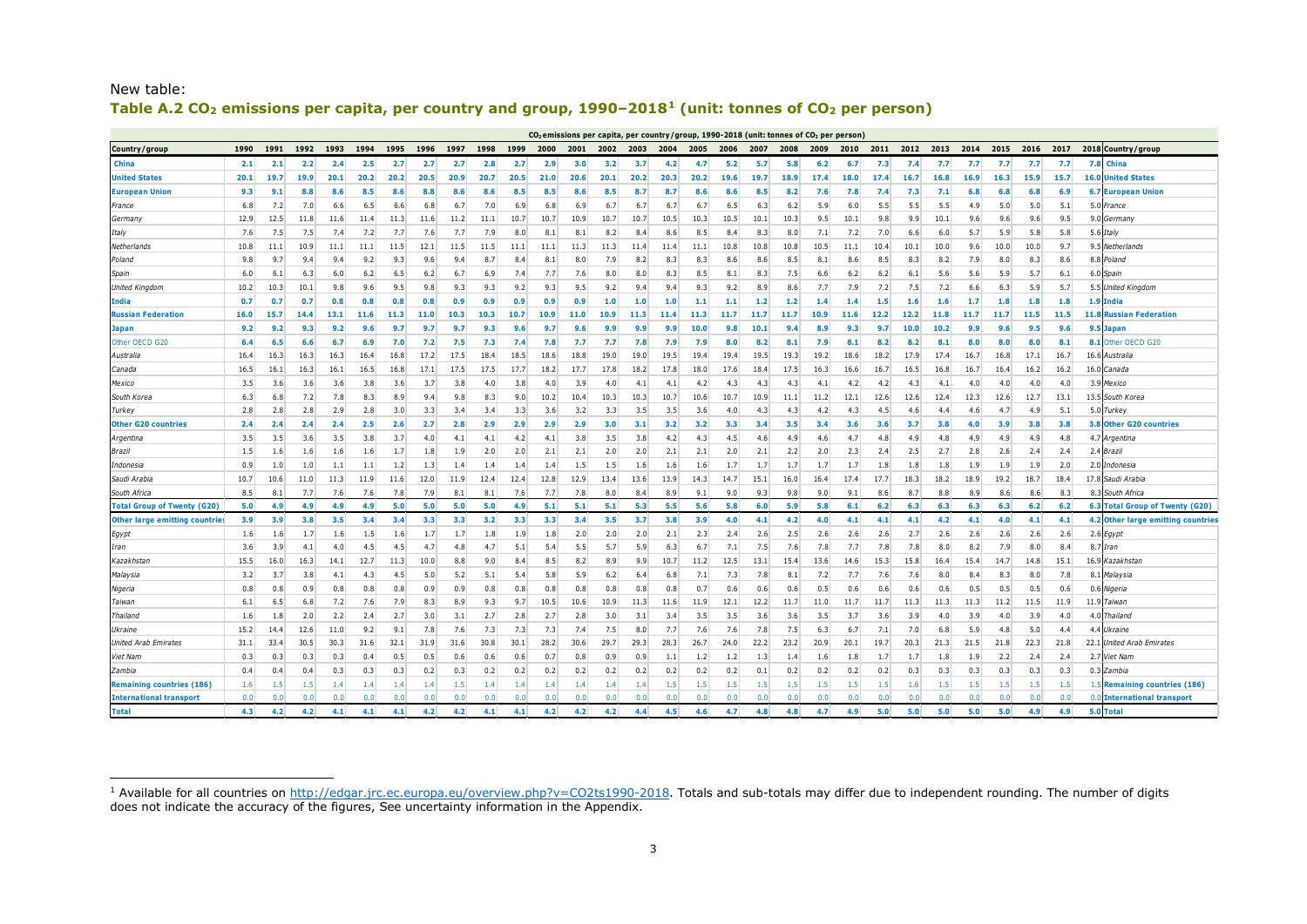#### <span id="page-3-0"></span>Old table:

ł

# Table B.5 Greenhouse gas emissions per capita, per country and group, 1990-[2](#page-3-0)018<sup>2</sup> (unit: tonnes of CO<sub>2</sub> eq per person)

|                                   | Total greenhouse gas emissions per capita, per country/group, 1990-2018 (unit: kg CO <sub>2</sub> eq per person)<br>2017<br>2018 Country / group<br>1990<br>1991<br>1992<br>1993<br>1994<br>1995<br>1996<br>1997<br>1998<br>1999<br>2000<br>2001<br>2002<br>2003<br>2004<br>2005<br>2006<br>2007<br>2008<br>2009<br>2010<br>2012<br>2013<br>2014<br>2015<br>2016<br>2011 |      |      |      |      |      |      |      |      |      |            |      |                  |      |      |      |      |      |      |      |      |      |      |      |      |      |      |      |                                     |
|-----------------------------------|--------------------------------------------------------------------------------------------------------------------------------------------------------------------------------------------------------------------------------------------------------------------------------------------------------------------------------------------------------------------------|------|------|------|------|------|------|------|------|------|------------|------|------------------|------|------|------|------|------|------|------|------|------|------|------|------|------|------|------|-------------------------------------|
| Country/group                     |                                                                                                                                                                                                                                                                                                                                                                          |      |      |      |      |      |      |      |      |      |            |      |                  |      |      |      |      |      |      |      |      |      |      |      |      |      |      |      |                                     |
| China                             | 3.3                                                                                                                                                                                                                                                                                                                                                                      | 3.4  | 3.4  | 3.6  | 3.7  | 4.0  | 4.0  | 3.9  | 4.0  | 3.9  | 4.1        | 4.2  | 4.4              | 4.9  | 5.6  | 6.2  | 6.7  | 7.2  | 7.3  | 7.7  | 8.2  | 8.9  | 9.0  | 9.3  | 9.4  | 9.3  | 9.3  | 9.3  | 9.4 China                           |
| <b>United States</b>              | 24.0                                                                                                                                                                                                                                                                                                                                                                     | 23.6 | 23.7 | 23.9 | 24.1 | 24.0 | 24.3 | 24.8 | 24.5 | 24.3 | 24.7       | 24.4 | 23.6             | 23.8 | 23.9 | 23.7 | 23.3 | 23.5 | 22.8 | 21.2 | 22.0 | 21.3 | 20.7 | 20.9 | 21.1 | 20.5 | 20.1 | 19.9 | <b>20.3 United States</b>           |
| <b>European Union</b>             | 12.0                                                                                                                                                                                                                                                                                                                                                                     | 11.8 | 11.4 | 11.2 | 11.1 | 11.1 | 11.4 | 11.2 | 11.0 | 10.8 | 10.8       | 10.8 | 10.7             | 10.8 | 10.8 | 10.7 | 10.7 | 10.6 | 10.3 | 9.6  | 9.9  | 9.5  | 9.4  | 9.2  | 8.8  | 8.9  | 8.8  | 8.9  | <b>8.7 European Union</b>           |
| France                            | 9.6                                                                                                                                                                                                                                                                                                                                                                      | 9.9  | 9.7  | 9.3  | 9.1  | 9.2  | 9.4  | 9.2  | 9.4  | 9.2  | 9.1        | 9.1  | 8.9              | 8.9  | 8.9  | 8.8  | 8.6  | 8.5  | 8.3  | 8.0  | 8.2  | 7.6  | 7.6  | 7.6  | 7.0  | 7.1  | 7.0  | 7.1  | 7.0 France                          |
| Germany                           | 15.7                                                                                                                                                                                                                                                                                                                                                                     | 15.3 | 14.4 | 14.1 | 13.9 | 13.8 | 14.1 | 13.6 | 13.2 | 12.7 | 12.7       | 12.8 | 12.6             | 12.6 | 12.5 | 12.2 | 12.4 | 12.1 | 12.2 | 11.3 | 12.1 | 11.7 | 11.8 | 12.0 | 11.4 | 11.5 | 11.4 | 11.3 | 10.8 Germany                        |
| Italy                             | 9.0                                                                                                                                                                                                                                                                                                                                                                      | 9.0  | 8.9  | 8.8  | 8.7  | 9.1  | 9.1  | 9.2  | 9.5  | 9.6  | 9.7        | 9.6  | 9.7              | 10.0 | 10.0 | 10.0 | 9.8  | 9.6  | 9.3  | 8.4  | 8.6  | 8.3  | 8.0  | 7.4  | 7.0  | 7.2  | 7.1  | 7.1  | 6.91<br>Italv                       |
| Netherlands                       | 14.7                                                                                                                                                                                                                                                                                                                                                                     | 14.9 | 14.7 | 14.8 | 14.7 | 15.0 | 15.7 | 15.3 | 15.0 | 14.5 | 14.3       | 14.2 | 13.9             | 14.0 | 14.0 | 13.8 | 13.6 | 13.6 | 13.2 | 12.8 | 13.4 | 12.6 | 12.6 | 12.4 | 11.9 | 12.3 | 12.3 | 11.9 | 11.7 Netherlands                    |
| Poland                            | 13.5                                                                                                                                                                                                                                                                                                                                                                     | 13.3 | 12.8 | 12.7 | 12.4 | 12.4 | 12.8 | 12.5 | 11.5 | 11.3 | 10.8       | 10.6 | 10.4             | 10.7 | 10.7 | 10.8 | 11.1 | 11.1 | 10.9 | 10.5 | 11.0 | 11.0 | 10.8 | 10.7 | 10.4 | 10.5 | 10.8 | 11.0 | 11.2 Poland                         |
| Spain                             | 7.6                                                                                                                                                                                                                                                                                                                                                                      | 7.8  | 8.0  | 7.6  | 7.8  | 8.2  | 8.0  | 8.5  | 8.7  | 9.2  | 9.5        | 9.4  | 9.8              | 9.8  | 10.0 | 10.2 | 9.9  | 10.0 | 9.2  | 8.3  | 7.9  | 7.9  | 7.8  | 7.2  | 7.2  | 7.5  | 7.4  | 7.7  | 7.6 Spain                           |
| United Kingdom                    | 14.1                                                                                                                                                                                                                                                                                                                                                                     | 14.3 | 14.0 | 13.6 | 13.6 | 13.4 | 13.8 | 13.3 | 13.2 | 12.7 | 12.6       | 12.7 | 12.3             | 12.4 | 12.2 | 12.0 | 12.0 | 11.7 | 11.1 | 10.0 | 10.2 | 9.5  | 9.7  | 9.4  | 8.8  | 8.5  | 8.1  | 7.9  | 7.7<br><b>United Kingdom</b>        |
| India                             | 1.6                                                                                                                                                                                                                                                                                                                                                                      | 1.6  | 1.6  | 1.6  | 1.6  | 1.7  | -1.7 | 1.7  | 1.7  | 1.8  | 1.8        | 1.7  | 1.7              | 1.8  | 1.8  | 1.9  | 1.9  | 2.0  | 2.1  | 2.2  | 2.2  | 2.3  | 2.4  | 2.4  | 2.5  | 2.6  | 2.6  | 2.6  | 2.7<br>India                        |
| <b>Russian Federation</b>         | 20.3                                                                                                                                                                                                                                                                                                                                                                     | 19.9 | 17.9 | 16.4 | 14.6 | 14.2 | 13.7 | 13.3 | 12.5 | 13.5 | 13.6       | 13.8 | 13.9             | 13.5 | 14.9 | 14.6 | 15.2 | 15.3 | 15.0 | 14.2 | 14.9 | 15.8 | 15.8 | 15.7 | 15.6 | 15.5 | 15.5 | 15.7 | <b>16.5 Russian Federation</b>      |
| <b>Japan</b>                      | 10.4                                                                                                                                                                                                                                                                                                                                                                     | 10.4 | 10.5 | 10.4 | 10.8 | 11.1 | 11.1 | 11.0 | 10.6 | 10.8 | 10.9       | 10.7 | 11.0             | 11.0 | 11.0 | 11.0 | 10.9 | 11.3 | 10.6 | 10.1 | 10.6 | 11.0 | 11.4 | 11.6 | 11.4 | 11.1 | 11.0 | 11.1 | 11.0 Japar                          |
| Other OECD G20                    | 6.7                                                                                                                                                                                                                                                                                                                                                                      | 6.7  | 6.8  | 6.9  | 7.1  | 7.2  | 8.0  | 8.3  | 7.8  | 6.9  | <b>6.9</b> | 6.8  | 6.9 <sup>°</sup> | 9.2  | 8.0  | 9.6  | 8.3  | 8.8  | 9.7  | 9.1  | 10.2 | 7.3  | 7.4  | 9.7  | 9.0  | 9.0  | 9.0  | 9.3  | Other OECD G20<br>9.2               |
| Australia                         | 4.7                                                                                                                                                                                                                                                                                                                                                                      | 4.7  | 4.7  | 4.7  | 4.8  | 4.9  | 6.1  | 6.5  | 6.0  | 4.1  | 3.7        | 3.8  | 4.0              | 9.8  | 5.7  | 11.1 | 5.9  | 6.8  | 10.4 | 8.7  | 14.2 | 4.0  | 4.0  | 10.1 | 7.0  | 6.8  | 6.6  | 6.9  | 6.8 Australia                       |
| Canada                            | 21.3                                                                                                                                                                                                                                                                                                                                                                     | 20.9 | 21.3 | 21.2 | 21.9 | 21.8 | 22.6 | 23.0 | 20.2 | 22.2 | 23.5       | 23.1 | 21.6             | 22.9 | 22.2 | 23.2 | 22.8 | 23.4 | 22.6 | 21.4 | 21.2 | 21.8 | 21.7 | 20.8 | 21.1 | 21.8 | 21.5 | 21.7 | 21.7 Canada                         |
| Mexico                            | 5.4                                                                                                                                                                                                                                                                                                                                                                      | 5.5  | 5.5  | 5.6  | 5.8  | 5.7  | 5.9  | 6.1  | 6.2  | 6.1  | 6.3        | 6.2  | 6.2              | 6.4  | 6.5  | 6.5  | 6.7  | 6.7  | 6.7  | 6.6  | 6.7  | 6.5  | 6.7  | 6.5  | 6.4  | 6.3  | 6.3  | 6.4  | Mexico<br>6.2                       |
| South Kore                        | 7.5                                                                                                                                                                                                                                                                                                                                                                      | 8.0  | 8.4  | 9.0  | 9.5  | 10.2 | 10.8 | 11.2 | 9.7  | 10.5 | 11.7       | 11.8 | 11.6             | 11.5 | 11.9 | 11.8 | 11.9 | 12.1 | 12.2 | 12.3 | 13.2 | 13.7 | 13.7 | 13.5 | 13.4 | 13.7 | 13.8 | 14.2 | 14.6 South Korea                    |
| Turkey                            | 4.1                                                                                                                                                                                                                                                                                                                                                                      | 4.1  | 4.2  | 4.2  | 4.1  | 4.3  | 4.6  | 4.7  | 4.7  | 4.7  | 5.0        | 4.6  | 4.7              | 4.8  | 4.8  | 4.9  | 5.4  | 5.7  | 5.7  | 5.6  | 5.8  | 6.1  | 6.5  | 6.4  | 6.8  | 7.0  | 7.5  | 7.9  | 8.0 Turkey                          |
| <b>Other G20 countries</b>        | 4.6                                                                                                                                                                                                                                                                                                                                                                      | 4.6  | 4.6  | 4.7  | 4.8  | 4.5  | 4.9  | 5.0  | 4.8  | 4.9  | 4.9        | 4.9  | 5.0              | 5.2  | 5.4  | 5.4  | 5.6  | 5.5  | 5.8  | 5.7  | 5.7  | 6.0  | 6.0  | 6.2  | 6.3  | 6.2  | 6.1  | 6.2  | 6.2 Other G20 countries             |
| Argentina                         | 7.6                                                                                                                                                                                                                                                                                                                                                                      | 7.4  | 7.4  | 7.5  | 7.8  | 7.4  | 7.7  | 7.4  | 7.2  | 7.2  | 6.4        | 5.5  | 6.5              | 6.8  | 8.2  | 8.3  | 8.7  | 9.0  | 8.9  | 8.3  | 8.6  | 8.5  | 8.7  | 8.5  | 8.3  | 8.5  | 8.5  | 8.5  | 8.4 Argentina                       |
| Brazil                            | 4.1                                                                                                                                                                                                                                                                                                                                                                      | 4.1  | 4.2  | 4.3  | 4.4  | 4.5  | 4.5  | 4.6  | 4.4  | 4.5  | 4.8        | 4.8  | 4.7              | 5.0  | 5.1  | 5.0  | 5.2  | 4.8  | 5.3  | 5.3  | 5.1  | 5.6  | 5.4  | 5.9  | 5.8  | 5.7  | 5.5  | 5.6  | 5.6 Brazil                          |
| Indonesia                         | 2.3                                                                                                                                                                                                                                                                                                                                                                      | 2.4  | 2.5  | 2.6  | 2.5  | 2.6  | 2.7  | 2.8  | 2.7  | 2.7  | 2.7        | 2.7  | 2.8              | 2.9  | 2.9  | 2.9  | 3.0  | 3.1  | 3.0  | 3.1  | 3.2  | 3.2  | 3.4  | 3.4  | 3.5  | 3.5  | 3.5  | 3.6  | 3.7 Indonesia                       |
| Saudi Arabi                       | 15.0                                                                                                                                                                                                                                                                                                                                                                     | 14.7 | 14.7 | 14.4 | 15.9 | 15.2 | 15.7 | 15.5 | 15.8 | 15.5 | 15.9       | 16.0 | 16.4             | 16.8 | 17.1 | 17.6 | 18.0 | 18.3 | 19.2 | 19.4 | 20.5 | 20.8 | 21.6 | 21.4 | 22.0 | 22.4 | 21.9 | 21.5 | 21.0 Saudi Arabia                   |
| South Africa                      | 9.5                                                                                                                                                                                                                                                                                                                                                                      | 9.1  | 8.8  | 8.7  | 8.7  | 8.9  | 9.0  | 9.3  | 9.1  | 8.8  | 8.8        | 8.8  | 8.9              | 9.6  | 10.3 | 9.9  | 10.3 | 10.5 | 10.8 | 10.1 | 10.0 | 9.6  | 9.9  | 10.0 | 10.1 | 9.7  | 9.6  | 9.4  | 93<br>South Africa                  |
| <b>Total Group of Twenty (G20</b> | 6.7                                                                                                                                                                                                                                                                                                                                                                      | 6.6  | 6.5  | 6.5  | 6.5  | 6.6  | 6.7  | 6.6  | 6.5  | 6.4  | 6.5        | 6.5  | 6.5              | 6.9  | 7.1  | 7.3  | 7.4  | 7.6  | 7.6  | 7.5  | 7.8  | 7.8  | 7.8  | 8.1  | 8.1  | 8.0  | 7.9  | 8.0  | 8.1 Total Group of Twenty (G20)     |
| Other large emitting countries    | 5.8                                                                                                                                                                                                                                                                                                                                                                      | 5.8  | 5.6  | 5.3  | 5.1  | 5.1  | 5.0  | 4.9  | 4.6  | 4.7  |            |      | 4.8              | 5.0  | 5.1  | 5.2  | 5.4  | 5.5  | 5.6  | 5.4  | 5.5  | 5.6  | 5.6  | 5.7  | 5.5  | 5.4  | 5.4  | 5.5  | 5.6 Other large emitting countries  |
| Egypt                             | 2.6                                                                                                                                                                                                                                                                                                                                                                      | 2.7  | 2.7  | 2.7  | 2.6  | 2.7  | 2.8  | 2.8  | 2.8  | 2.9  | 2.8        | 3.0  | 3.0              | 3.0  | 3.2  | 3.4  | 3.6  | 3.7  | 3.7  | 3.7  | 3.6  | 3.7  | 3.7  | 3.6  | 3.5  | 3.5  | 3.5  | 3.5  | 3.5 Egypt                           |
| Iran                              | 6.5                                                                                                                                                                                                                                                                                                                                                                      | 6.8  | 7.0  | 6.6  | 7.4  | 7.2  | 7.3  | 7.3  | 6.9  | 7.3  | 7.5        | 7.6  | 7.7              | 8.2  | 8.7  | 9.2  | 9.7  | 10.1 | 10.0 | 10.2 | 10.2 | 10.2 | 10.2 | 10.3 | 10.5 | 10.4 | 10.6 | 10.9 | $11.2$ <i>Iran</i>                  |
| Kazakhstar                        | 21.5                                                                                                                                                                                                                                                                                                                                                                     | 21.8 | 16.4 | 14.4 | 12.8 | 11.3 | 10.2 | 8.5  | 8.5  | 9.0  | 9.3        | 9.0  | 6.1              | 9.7  | 9.1  | 9.7  | 10.1 | 14.1 | 14.0 | 14.9 | 12.4 | 17.5 | 18.1 | 21.1 | 16.8 | 15.9 | 15.8 | 16.4 | 17.8 Kazakhstar                     |
| Malaysia                          | 5.3                                                                                                                                                                                                                                                                                                                                                                      | 5.9  | 5.9  | 6.5  | 6.6  | 6.9  | 7.4  | 7.6  | 7.5  | 7.7  | 8.0        | 8.0  | 8.4              | 8.6  | 9.0  | 9.4  | 9.5  | 10.0 | 10.4 | 9.4  | 9.8  | 9.7  | 9.7  | 10.3 | 10.6 | 10.5 | 10.2 | 10.2 | 10.4 Malaysia                       |
| Nigeria                           | 3.2                                                                                                                                                                                                                                                                                                                                                                      | 3.3  | 3.3  | 3.3  | 3.1  | 3.2  | 3.4  | 3.0  | 2.6  | 2.4  | 2.4        | 2.4  | 2.1              | 2.3  | 2.2  | 2.1  | 2.0  | 1.9  | 1.9  | 1.7  | 1.8  | 1.9  | 1.9  | 1.8  | 1.7  | 1.7  | 1.7  | 1.7  | 1.6 Nigeria                         |
| Taiwan                            | 6.9                                                                                                                                                                                                                                                                                                                                                                      | 7.3  | 7.7  | 8.1  | 8.4  | 8.8  | 9.2  | 9.8  | 10.2 | 10.6 | 11.5       | 11.6 | 12.0             | 12.4 | 12.7 | 12.9 | 13.2 | 13.3 | 12.8 | 12.0 | 12.7 | 12.6 | 12.2 | 12.2 | 12.2 | 12.2 | 12.4 | 12.8 | 12.8 Taiwan                         |
| Thailand                          | 3.6                                                                                                                                                                                                                                                                                                                                                                      | 3.8  | 4.0  | 4.2  | 4.4  | 4.6  | 4.9  | 4.9  | 4.4  | 4.5  | 4.4        | 4.6  | 4.7              | 4.8  | 5.1  | 5.2  | 5.3  | 5.4  | 5.5  | 5.4  | 5.7  | 5.7  | 5.9  | 6.0  | 5.8  | 5.7  | 5.6  | 5.8  | 5.8 Thailand                        |
| Ukraine                           | 18.4                                                                                                                                                                                                                                                                                                                                                                     | 17.4 | 15.6 | 13.9 | 11.8 | 11.5 | 10.1 | 9.7  | 9.3  | 9.3  | 9.3        | 9.3  | 9.5              | 10.1 | 9.7  | 9.6  | 9.6  | 9.8  | 9.6  | 8.2  | 8.7  | 9.2  | 9.1  | 8.9  | 7.9  | 6.6  | 6.9  | 6.2  | 6.3 Ukraine                         |
| <b>United Arab Emirates</b>       | 43.6                                                                                                                                                                                                                                                                                                                                                                     | 47.3 | 43.8 | 43.7 | 44.2 | 44.2 | 43.8 | 42.4 | 40.6 | 39.2 | 37.0       | 39.4 | 37.8             | 37.4 | 35.8 | 33.7 | 30.4 | 27.8 | 28.2 | 25.3 | 24.4 | 24.0 | 24.7 | 25.8 | 26.0 | 26.6 | 27.1 | 26.5 | 26.9<br><b>United Arab Emirates</b> |
| Viet Nam                          | 1.5                                                                                                                                                                                                                                                                                                                                                                      | 1.5  | 1.5  | 1.5  | 1.6  | 1.7  | 1.7  | 1.8  | 1.9  | 1.9  | 2.0        | 2.0  | 2.2              | 2.2  | 2.5  | 2.6  | 2.6  | 2.8  | 2.9  | 3.1  | 3.2  | 3.2  | 3.1  | 3.2  | 3.3  | 3.6  | 3.8  | 3.8  | 4.1 Viet Nam                        |
| Zambia                            | 0.9                                                                                                                                                                                                                                                                                                                                                                      | 0.9  | 0.9  | 0.9  | 0.9  | 0.9  | 0.8  | 0.9  | 0.9  | 0.9  | 0.9        | 0.8  | 0.9              | 0.8  | 0.8  | 0.8  | 0.9  | 0.8  | 0.8  | 0.9  | 1.0  | 1.0  | 1.1  | 1.0  | 1.0  | 1.0  | 1.0  | 1.0  | 1.1 Zambia                          |
| <b>Remaining countries (186</b>   | 2.8                                                                                                                                                                                                                                                                                                                                                                      | 2.7  | 2.7  | 2.6  | 2.6  | 2.6  | 2.6  | 2.7  | 2.6  | 2.6  | 2.6        | 2.6  | 2.6              | 2.6  | 2.6  | 2.6  | 2.7  | 2.7  | 2.7  | 2.7  | 2.8  | 2.8  | 2.9  | 2.9  | 2.9  | 2.8  | 2.8  | 2.8  | 2.9 Remaining countries (186)       |
| <b>International transport</b>    | 0.0                                                                                                                                                                                                                                                                                                                                                                      | 0.0  | 0.0  | 0.0  | 0.0  | 0.0  | 0.0  | 0.0  | 0.0  | 0.0  | 0.0        | 0.0  | 0.0              | 0.0  | 0.0  | 0.0  | 0.0  | 0.0  | 0.0  | 0.0  | 0.0  | 0.0  | 0.0  | 0.0  | 0.0  | 0.0  | 0.0  | 0.0  | 0.0 International transport         |
| <b>Total</b>                      | 5.7                                                                                                                                                                                                                                                                                                                                                                      | 5.7  | 5.6  | 5.5  | 5.5  | 5.6  | 5.6  | 5.6  | 5.4  | 5.4  | 5.5        | 5.4  | 5.5              | 5.7  | 5.8  | 6.0  | 6.1  | 6.2  | 6.2  | 6.1  | 6.3  | 6.4  | 6.4  | 6.6  | 6.6  | 6.5  | 6.4  | 6.4  | 6.5 Total                           |

 $^2$  The number of digits does not indicate the accuracy of the figures, See uncertainty information in the Appendix. Calculated using the Global Warming Potentials (GWPs) for 100 year from the IPCC's Fourth Assessment Report (AR4).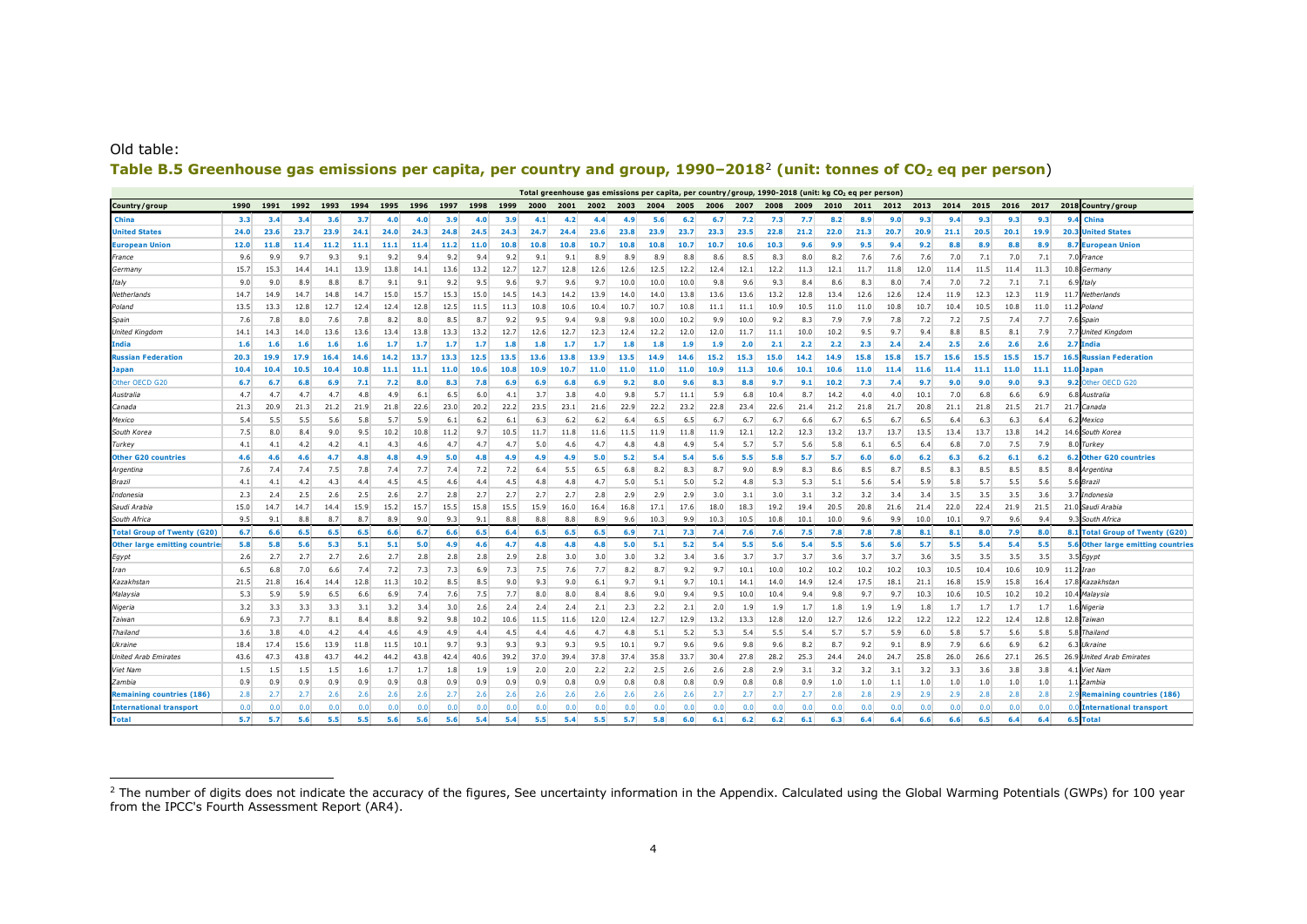<span id="page-4-0"></span>

| New table:                                                                                                                         |  |
|------------------------------------------------------------------------------------------------------------------------------------|--|
| Table B.5 Greenhouse gas emissions per capita, per country and group, $1990-20183$ (unit: tonnes of CO <sub>2</sub> eq per person) |  |

| $CO2$ emissions per capita, per country/group, 1990-2018 (unit: tonnes of $CO2$ per person |      |                  |      |      |      |      |      |         |      |      |                  |                  |                  |      |      |         |      |                  |                  |                  |      |      |                  |      |               |         |      |      |                                              |
|--------------------------------------------------------------------------------------------|------|------------------|------|------|------|------|------|---------|------|------|------------------|------------------|------------------|------|------|---------|------|------------------|------------------|------------------|------|------|------------------|------|---------------|---------|------|------|----------------------------------------------|
| Country/group                                                                              | 1990 | 1991             | 1992 | 1993 | 1994 | 1995 | 1996 | 1997    | 1998 | 1999 | 2000             | 2001             | 2002             | 2003 | 2004 | 2005    | 2006 | 2007             | 2008             | 2009             | 2010 | 2011 | 2012             | 2013 | 2014          | 2015    | 2016 | 2017 | 2018 Country/group                           |
| China                                                                                      | 2.1  | 2.1              | 2.2  | 2.4  | 2.5  | -2.7 | 2.7  | 2.7     | 2.8  | 2.7  | 2.9              | 3.0              | 3.2              | 3.7  | 4.2  | 4.7     | 5.2  | 5.7              | 5.8              | 6.2              | 6.7  | 7.3  | 7.4              | 7.7  | 7.7           | 7.7     | 7.7  | 7.7  | 7.8<br>China                                 |
| <b>United States</b>                                                                       | 20.1 | 19.7             | 19.9 | 20.1 | 20.2 | 20.2 | 20.5 | 20.9    | 20.7 | 20.5 | 21.0             | 20.6             | 20.1             | 20.2 | 20.3 | 20.2    | 19.6 | 19.7             | 18.9             | 17.4             | 18.0 | 17.4 | 16.7             | 16.8 | 16.9          | 16.3    | 15.9 | 15.7 | <b>United States</b><br>16.0                 |
| <b>European Union</b>                                                                      | 9.3  | 9.1              | 8.8  | 8.6  | 8.5  | 8.6  | 8.8  | 8.6     | 8.6  | 8.5  | 8.5              | 8.6              | 8.5              | 8.7  | 8.7  | 8.6     | 8.6  | 8.5              | 8.2              | 7.6              | 7.8  | 7.4  | 7.3              | 7.1  | 6.8           | 6.8     | 6.8  | 6.9  | <b>European Union</b><br>6.7                 |
| France                                                                                     | 6.8  | 7.2              | 7.0  | 6.6  | 6.5  | 6.6  | 6.8  | 6.7     | 7.0  | 6.9  | 6.8              | 6.9              | 6.7              | 6.7  | 6.7  | 6.7     | 6.5  | 6.3              | 6.2              | 5.9              | 6.0  | 5.5  | 5.5              | 5.5  | 4.9           | 5.0     | 5.0  | 5.1  | 5.0<br>France                                |
| Germany                                                                                    | 12.9 | 12.5             | 11.8 | 11.6 | 11.4 | 11.3 | 11.6 | 11.2    | 11.1 | 10.7 | 10.7             | 10.9             | 10.7             | 10.7 | 10.5 | 10.3    | 10.5 | 10.1             | 10.3             | 9.5              | 10.1 | 9.8  | 9.9              | 10.1 | 9.6           | 9.6     | 9.6  | 9.5  | 9.0<br>Germany                               |
| Italy                                                                                      | 7.6  | 7.5              | 7.5  | 7.4  | 7.2  | 7.7  | 7.6  | 7.7     | 7.9  | 8.0  | 8.1              | 8.1              | 8.2              | 8.4  | 8.6  | 8.5     | 8.4  | 8.3              | 8.0              | 7.1              | 7.2  | 7.0  | 6.6              | 6.0  | 5.7           | 5.9     | 5.8  | 5.8  | 5.6<br>Italy                                 |
| Netherlands                                                                                | 10.8 | 11.1             | 10.9 | 11.1 | 11.1 | 11.5 | 12.1 | 11.5    | 11.5 | 11.1 | 11.1             | 11.3             | 11.3             | 11.4 | 11.4 | 11.1    | 10.8 | 10.8             | 10.8             | 10.5             | 11.1 | 10.4 | 10.1             | 10.0 | 9.6           | 10.0    | 10.0 | 9.7  | 9.5<br>Netherlands                           |
| Poland                                                                                     | 9.8  | 9.7              | 9.4  | 9.4  | 9.2  | 9.3  | 9.6  | 9.4     | 8.7  | 8.4  | 8.1              | 8.0              | 7.9              | 8.2  | 8.3  | 8.3     | 8.6  | 8.6              | 8.5              | 8.1              | 8.6  | 8.5  | 8.3              | 8.2  | 7.9           | 8.0     | 8.3  | 8.6  | 8.8<br>Poland                                |
| Spain                                                                                      | 6.0  | 6.1              | 6.3  | 6.0  | 6.2  | 6.5  | 6.2  | 6.7     | 6.9  | 7.4  | 7.7              | 7.6              | 8.0              | 8.0  | 8.3  | 8.5     | 8.1  | 8.3              | 7.5              | 6.6              | 6.2  | 6.2  | 6.1              | 5.6  | 5.6           | 5.9     | 5.7  | 6.1  | 6.0 Spain                                    |
| United Kingdom                                                                             | 10.2 | 10.3             | 10.1 | 9.8  | 9.6  | 9.5  | 9.8  | 9.3     | 9.3  | 9.2  | 9.3              | 9.5              | 9.2              | 9.4  | 9.4  | 9.3     | 9.2  | 8.9              | 8.6              | 7.7              | 7.9  | 7.2  | 7.5              | 7.2  | 6.6           | 6.3     | 5.9  | 5.7  | 5.5 United Kingdom                           |
| India                                                                                      | 0.7  | 0.7              | 0.7  | 0.8  | 0.8  | 0.8  | 0.8  | 0.9     | 0.9  | 0.9  | 0.9              | 0.9              | 1.0              | 1.0  | 1.0  | 1.1     | 1.1  | 1.2              | 1.2              | 1.4              | 1.4  | 1.5  | 1.6              | 1.6  | 1.7           | 1.8     | 1.8  | 1.8  | 1.9<br>India                                 |
| <b>Russian Federation</b>                                                                  | 16.0 | 15.7             | 14.4 | 13.1 | 11.6 | 11.3 | 11.0 | 10.3    | 10.3 | 10.7 | 10.9             | 11.0             | 10.9             | 11.3 | 11.4 | 11.3    | 11.7 | 11.7             | 11.7             | 10.9             | 11.6 | 12.2 | 12.2             | 11.8 | 11.7          | 11.7    | 11.5 | 11.5 | <b>Russian Federation</b><br>11.8            |
| <b>Japan</b>                                                                               | 9.2  | 9.2              | 9.3  | 9.2  | 9.F  | 9.7  | 9.7  | 9.7     | 9.3  | 9.6  | -9.7             | 9.6              | 9.9              | 9.9  | 9.9  | 10.0    | 9.8  | 10.1             | 9.4              | 8.9              | 9.3  | 9.7  | 10.0             | 10.2 | 9.9           | 9.6     | 9.5  | 9.6  | 9.5<br><b>Japar</b>                          |
| Other OECD G20                                                                             | 6.4  | 6.5              | 6.6  | 6.7  | 6.9  | 7.0  | 7.2  | 7.5     | 7.3  | 7.4  | 7.8              | 7.7              | 7.7              | 7.8  | 7.9  | 7.9     | 8.0  | 8.2              | 8.1              | 7.9              | 8.1  | 8.2  | 8.2              | 8.1  | 8.0           | 8.0     | 8.0  | 8.1  | Other OECD G20<br>-8.1                       |
| Australia                                                                                  | 16.4 | 16.3             | 16.3 | 16.3 | 16.4 | 16.8 | 17.2 | 17.5    | 18.4 | 18.5 | 18.6             | 18.8             | 19.0             | 19.0 | 19.5 | 19.4    | 19.4 | 19.5             | 19.3             | 19.2             | 18.6 | 18.2 | 17.9             | 17.4 | 16.7          | 16.8    | 17.1 | 16.7 | 16.6<br>Australia                            |
| Canada                                                                                     | 16.5 | 16.1             | 16.3 | 16.1 | 16.5 | 16.8 | 17.1 | 17.5    | 17.5 | 17.7 | 18.2             | 17.7             | 17.8             | 18.2 | 17.8 | 18.0    | 17.6 | 18.4             | 17.5             | 16.3             | 16.6 | 16.7 | 16.5             | 16.8 | 16.7          | 16.4    | 16.2 | 16.2 | 16.0<br>Canada                               |
| Mexico                                                                                     | 3.5  | 3.6              | 3.6  | 3.6  | 3.8  | 3.6  | 3.7  | 3.8     | 4.0  | 3.8  | 4.0              | 3.9              | 4.0              | 4.1  | 4.1  | 4.2     | 4.3  | 4.3              | 4.3              | 4.1              | 4.2  | 4.2  | 4.3              | 4.1  | 4.0           | 4.0     | 4.0  | 4.0  | 3.9<br>Mexico                                |
| South Korea                                                                                | 6.3  | 6.8              | 7.2  | 7.8  | 8.3  | 8.9  | 9.4  | 9.8     | 8.3  | 9.0  | 10.2             | 10.4             | 10.3             | 10.3 | 10.7 | 10.6    | 10.7 | 10.9             | 11.1             | 11.2             | 12.1 | 12.6 | 12.6             | 12.4 | 12.3          | 12.6    | 12.7 | 13.1 | 13.5<br>South Korea                          |
| Turkey                                                                                     | 2.8  | 2.8              | 2.8  | 2.9  | 2.8  | 3.0  | 3.3  | 3.4     | 3.4  | 3.3  | 3.6              | 3.2              | 3.3              | 3.5  | 3.5  | 3.6     | 4.0  | 4.3              | 4.3              | 4.2              | 4.3  | 4.5  | 4.6              | 4.4  | 4.6           | 4.7     | 4.9  | 5.1  | 5.0<br>Furkey                                |
| <b>Other G20 countries</b>                                                                 | 2.4  | 2.4              | 2.4  | 2.4  | 2.5  | 2.6  | 2.7  | 2.8     | 2.9  | 2.9  | 2.9              | 2.9              | 3.0 <sub>1</sub> | 3.1  | 3.2  | 3.2     | 3.3  | 3.4              | 3.5              | 3.4              | 3.6  | 3.6  | 3.7              | 3.8  | 4.0           | 3.9     | 3.8  | 3.8  | 3.8 Other G20 countries                      |
| Argentina                                                                                  | 3.5  | 3.5              | 3.6  | 3.5  | 3.8  | 3.7  | 4.0  | 4.1     | 4.1  | 4.2  | 4.1              | 3.8              | 3.5              | 3.8  | 4.2  | 4.3     | 4.5  | 4.6              | 4.9              | 4.6              | 4.7  | 4.8  | 4.9              | 4.8  | 4.9           | 4.9     | 4.9  | 4.8  | 4.7<br>Argentina                             |
| Brazil                                                                                     | 1.5  | 1.6              | 1.6  | 1.6  | 1.6  | 1.7  | 1.8  | 1.9     | 2.0  | 2.0  | 2.1              | 2.1              | 2.0              | 2.0  | 2.1  | 2.1     | 2.0  | 2.1              | 2.2              | 2.0              | 2.3  | 2.4  | 2.5              | 2.7  | 2.8           | 2.6     | 2.4  | 2.4  | 2.4<br>Brazil                                |
| Indonesia                                                                                  | 0.9  | 1.0              | 1.0  | 1.1  | 1.1  | 1.2  | 1.3  | 1.4     | 1.4  | 1.4  | 1.4              | 1.5              | 1.5              | 1.6  | 1.6  | 1.6     | 1.7  | 1.7              | 1.7              | 1.7              | 1.7  | 1.8  | 1.8              | 1.8  | 1.9           | 1.9     | 1.9  | 2.0  | 2.0<br>Indonesia                             |
| Saudi Arabi                                                                                | 10.7 | 10.6             | 11.0 | 11.3 | 11.9 | 11.6 | 12.0 | 11.9    | 12.4 | 12.4 | 12.8             | 12.9             | 13.4             | 13.6 | 13.9 | 14.3    | 14.7 | 15.1             | 16.0             | 16.4             | 17.4 | 17.7 | 18.3             | 18.2 | 18.9          | 19.2    | 18.7 | 18.4 | 17.8 Saudi Arabia                            |
| South Africa                                                                               | 8.5  | 8.1              | 7.7  | 7.6  | 7.6  | 7.8  | 7.9  | 8.1     | 8.1  | 7.6  | 7.7              | 7.8              | 8.0              | 8.4  | 8.9  | 9.1     | 9.0  | 9.3              | 9.8              | 9.0              | 9.1  | 8.6  | 8.7              | 8.8  | 8.9           | 8.6     | 8.6  | 8.3  | 8.<br>South Africa                           |
| <b>Total Group of Twenty (G20)</b>                                                         | 5.0  | 4.9              | 4.9  | 4.9  | 4.9  | 5.0  | 5.0  | 5.0     | 5.0  | 4.9  | 5.1              | 5.1              | 5.1              | 5.3  | 5.5  | 5.6     | 5.8  | 6.0              | 5.9              | 5.8              | 6.1  | 6.2  | 6.3              | 6.3  | 6.3           | 6.3     | 6.2  | 6.2  | <b>Total Group of Twenty (G20)</b><br>6.3    |
| <b>Other large emitting countries</b>                                                      | 3.9  | 3.9              | 3.8  | 3.5  | 3.4  | 3.4  | 3.3  | 3.3     | 3.2  | 3.3  | 3.3 <sub>1</sub> | 3.4              | 3.5              | 3.7  | 3.8  | 3.9     | 4.0  | 4.1              | 4.2              | 4.0              | 4.1  | 4.1  | 4.1              | 4.2  | 4.1           | 4.0     | 4.1  | 4.1  | <b>Other large emitting countries</b><br>4.2 |
| Egypt                                                                                      | 1.6  | 1.6              | 1.7  | 1.6  | 1.5  | 1.6  | 1.7  | 1.7     | 1.8  | 1.9  | 1.8              | 2.0              | 2.0              | 2.0  | 2.1  | 2.3     | 2.4  | 2.6              | 2.5              | 2.6              | 2.6  | 2.6  | 2.7              | 2.6  | 2.6           | 2.6     | 2.6  | 2.6  | 2.6<br>Egypt                                 |
| Iran                                                                                       | 3.6  | 3.9              | 4.1  | 4.0  | 4.5  | 4.5  | 4.7  | 4.8     | 4.7  | 5.1  | 5.4              | 5.5              | 5.7              | 5.9  | 6.3  | 6.7     | 7.1  | 7.5              | 7.6              | 7.8              | 7.7  | 7.8  | 7.8              | 8.0  | 8.2           | 7.9     | 8.0  | -8.4 | 8.7<br>Iran                                  |
| Kazakhstar                                                                                 | 15.5 | 16.0             | 16.3 | 14.1 | 12.7 | 11.3 | 10.0 | 8.8     | 9.0  | 8.4  | 8.5              | 8.2              | 8.9              | 9.9  | 10.7 | 11.2    | 12.5 | 13.1             | 15.4             | 13.6             | 14.6 | 15.3 | 15.8             | 16.4 | 15.4          | 14.7    | 14.8 | 15.1 | 16.9<br>Kazakhstan                           |
| Malaysia                                                                                   | 3.2  | 3.7              | 3.8  | 4.1  | 4.3  | 4.5  | 5.0  | 5.2     | 5.1  | 5.4  | 5.8              | 5.9              | 6.2              | 6.4  | 6.8  | 7.1     | 7.3  | 7.8              | 8.1              | 7.2              | 7.7  | 7.6  | 7.6              | 8.0  | 8.4           | 8.3     | 8.0  | 7.8  | 8.<br>Malaysia                               |
| Nigeria                                                                                    | 0.8  | 0.8              | 0.9  | 0.8  | 0.8  | 0.8  | 0.9  | 0.9     | 0.8  | 0.8  | 0.8              | 0.8              | 0.8              | 0.8  | 0.8  | 0.7     | 0.6  | 0.6              | 0.6              | 0.5              | 0.6  | 0.6  | 0.6              | 0.6  | 0.5           | 0.5     | 0.5  | 0.6  | 0.6<br>Nigeria                               |
| Taiwan                                                                                     | 6.1  | 6.5              | 6.8  | 7.2  | 7.6  | 7.9  | 8.3  | 8.9     | 9.3  | 9.7  | 10.5             | 10.6             | 10.9             | 11.3 | 11.6 | 11.9    | 12.1 | 12.2             | 11.7             | 11.0             | 11.7 | 11.7 | 11.3             | 11.3 | 11.3          | 11.2    | 11.5 | 11.9 | 11.9<br>Taiwan                               |
| Thailand                                                                                   | 1.6  | 1.8              | 2.0  | 2.2  | 2.4  | 2.7  | 3.0  | 3.1     | 2.7  | 2.8  | 2.7              | 2.8              | 3.0              | 3.1  | 3.4  | 3.5     | 3.5  | 3.6              | 3.6              | 3.5              | 3.7  | 3.6  | 3.9              | 4.0  | 3.9           | 4.0     | 3.9  | 4.0  | 4.0<br>'hailand                              |
| Ukraine                                                                                    | 15.2 | 14.4             | 12.6 | 11.0 | 9.2  | 9.1  | 7.8  | 7.6     | 7.3  | 7.3  | 7.3              | 7.4              | 7.5              | 8.0  | 7.7  | 7.6     | 7.6  | 7.8              | 7.5              | 6.3              | 6.7  | 7.1  | 7.0              | 6.8  | 5.9           | 4.8     | 5.0  | 4.4  | 4.4 Ukraine                                  |
| <b>United Arab Emirates</b>                                                                | 31.1 | 33.4             | 30.5 | 30.3 | 31.6 | 32.1 | 31.9 | 31.6    | 30.8 | 30.1 | 28.2             | 30.6             | 29.7             | 29.3 | 28.3 | 26.7    | 24.0 | 22.2             | 23.2             | 20.9             | 20.1 | 19.7 | 20.3             | 21.3 | 21.5          | 21.8    | 22.3 | 21.8 | 22.1<br>United Arab Emirates                 |
| Viet Nam                                                                                   | 0.3  | 0.3              | 0.3  | 0.3  | 0.4  | 0.5  | 0.5  | 0.6     | 0.6  | 0.6  | 0.7              | 0.8              | 0.9              | 0.9  | 1.1  | 1.2     | 1.2  | 1.3              | 1.4              | $1.6\phantom{0}$ | 1.8  | 1.7  | 1.7              | 1.8  | 1.9           | 2.2     | 2.4  | 2.4  | 2.7<br>Viet Nam                              |
| Zambia                                                                                     | 0.4  | 0.4              | 0.4  | 0.3  | 0.3  | 0.3  | 0.2  | 0.3     | 0.2  | 0.2  | 0.2              | 0.2 <sub>1</sub> | 0.2              | 0.2  | 0.2  | 0.2     | 0.2  | 0.1              | 0.2              | 0.2              | 0.2  | 0.2  | 0.3              | 0.3  | 0.3           | 0.3     | 0.3  | 0.3  | 0.3<br>Zambia                                |
| <b>Remaining countries (186</b>                                                            | 1.6  | $1.5\phantom{0}$ | 1.5  | 1.4  | 1.4  | 1.4  | 1.4  | $1.5\,$ | 1.4  | 1.4  | 1.4              | 1.4              | 1.4              | 1.4  | 1.5  | $1.5\,$ | 1.5  | $1.5\phantom{0}$ | 1.5 <sub>1</sub> | $1.5\,$          | 1.5  | 1.5  | $1.6\phantom{0}$ | 1.5  | $1.5^{\circ}$ | $1.5\,$ | 1.5  | 1.5  | <b>Remaining countries (186)</b>             |
| <b>International transport</b>                                                             | 0.0  | 0.0              | n n  | 0.0  | 0.0  | 0.0  | 0.0  | 0.0     | n r  | 0.0  | 0.0              | 0.0              | n n              | 0.0  | 0.0  | n r     | n n  | 0.0              |                  |                  |      | n n  | n n              | 0.0  | 0.0           | 0.0     | 0.0  | 0.0  | 0.0<br><b>International transport</b>        |
| <b>Total</b>                                                                               | 4.3  | 4.2              | 4.2  | 4.1  | 4.1  | 4.1  | 4.2  | 4.2     | 4.1  | 4.1  | 4.2              | 4.2              | 4.2              | 4.4  | 4.5  | 4.6     | 4.7  | 4.8              | 4.8              | 4.7              | 4.9  | 5.0  | 5.0              | 5.0  | 5.0           | 5.0     | 4.9  | 4.9  | 5.0 Total                                    |

ł

 $^3$  The number of digits does not indicate the accuracy of the figures, See uncertainty information in the Appendix. Calculated using the Global Warming Potentials (GWPs) for 100 year from the IPCC's Fourth Assessment Report (AR4).